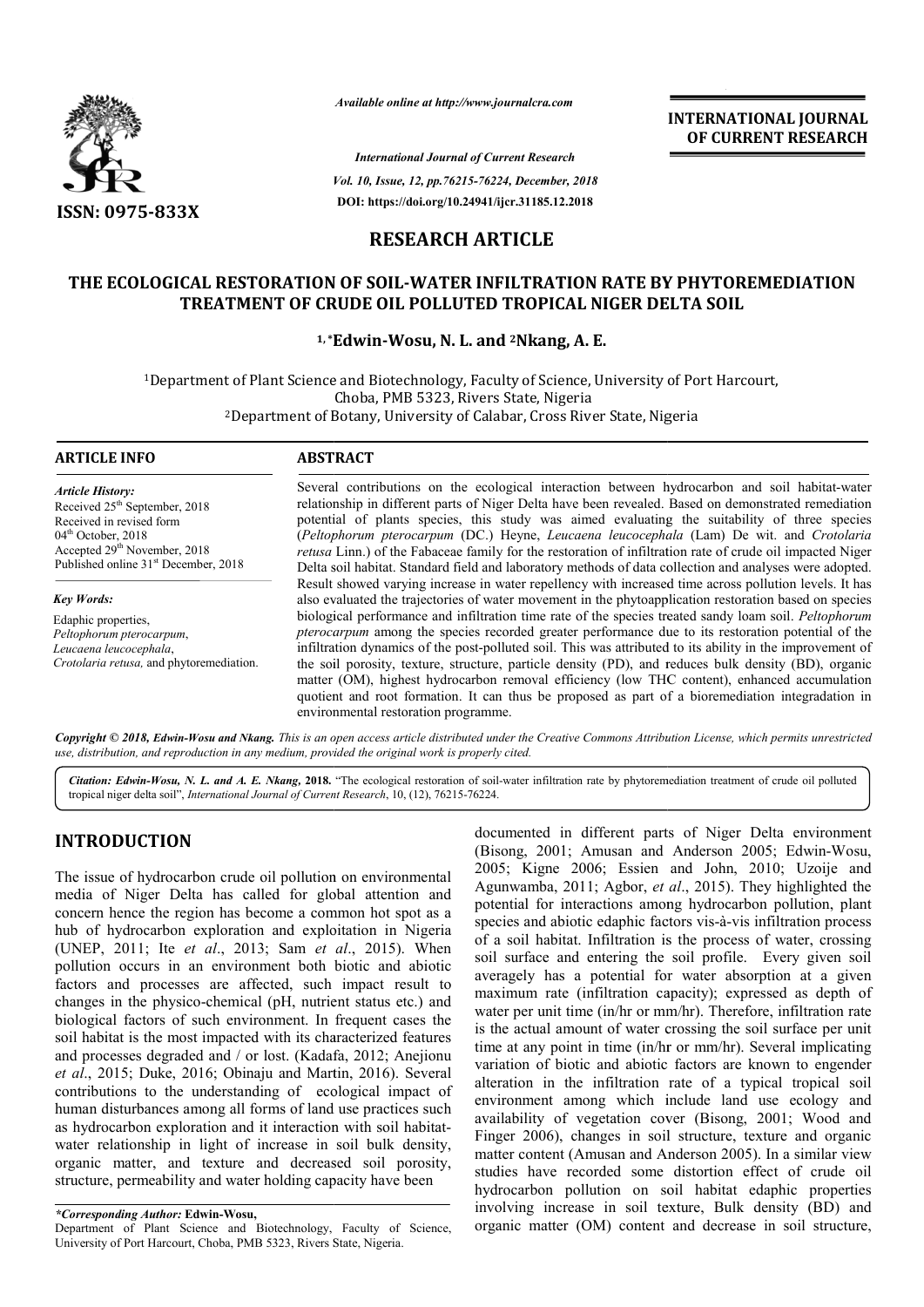particle density (PD), porosity, with a concomitant decreasing effect on soil infiltration process (Carter *et al*., 2006; Brassington *et al*., 2007; Ewetola, (2013); Anna *et al*., 2015; Jiang *et al*., 2016; Edwin-Wosu and Nkang, 2017b). The use of remediation alternatives involving soil additives to improve infiltration rate and moisture retention capacity of soil has earlier been documented by Schwab *et al*. (1995). Also various conventional methods involving the use of microbial seeding and physico-chemical processes such as enhanced bioremediation, fixation  $\overrightarrow{l}$  stabilization and incineration / thermal treatment have been engaged in some remediation processes in parts of the Niger Delta environment (Philip and Augustine, 2014). However, the various approaches were characterized by several limitations in terms of cost implication availability, usage and sophistication. In recent times biological techniques like phytoremediation are been evaluated as alternative options for the decontamination of environmental media of their pollutants. Phytoremediation is a green revolution composed of various processes involving phytosequestration, phytostabilisation, phytoextraction, rhizofiltration, phytodegradation, rhizodegradation, phytovolatilization using organic degrading and inorganic accumulating, dissipating and immobilizing plants to remove pollutant. (Bruce, 2001; Pamila, 2016; Shanon, 2017). It is a promising technology from the decade of 1990, and excellent strategy since it pre- and post-emergence in the 90's for the treatment of various contaminants of organic and inorganic nature (Lee and Charles, 2004; Ferrera-Cerrato *et al*., 2007; Gherhardt *et al.*,2009; Peng *et al.,* 2009; Tripathi *et al*.,2015). This could be exemplified by several report of efficacy and potency of plant or consortium of plant species in various phytoremediation processes.

A hyperaccumulation of nickel, cadmium and zinc in different parts of *Alyssum heldreichii* and shoot portion of *Thlaspi caeruleciens* for Zn (Brooks, 1998b), *Brassica juncea* for lead, chromium, cadmium, Ni, Zn, Cu (Kumar *et al*., 1995; Blaylock *et al*., 1999) are documented in phytoextraction process. *Agrostis tenius* and *Festuca rubra* are known for Cu, Pd, and Zn phytostabilization (Smith and Bradshaw, 1979). Sunflower (*Helianthus annus*) has been used in rhizofiltration process of Uranium contaminated ground and process water (Dushenkov *et al*., 1997). Hybrid poplar (*Populus deltoides*), salt marsh – *Spartina alternifolia* and *S. patens* has demonstrated the rhizodegradation potential of atrazines BTX and oil contaminant (Jordahl *et al*., 1997; Lin and Mendelssohn, 1998). Hybrid poplar has also demonstrated the phytodegradation potential of TNT to 4-amino-2, 6-dinitrotoluene (4-ADNT), 2 amino-4, 6-dnitrotoluene (2-ADNT) (Thompson *et al*., 1996), atrazine (Burken and Schnoor, 1997) and *Salix nigra, Liriodendron tulipifera, Taxodium distichum, Betula nigra, Quercus falcate* and *Q. viginiana* have recorded potential for bentazon herbicide (Conger and Portier, 1997). *Nicotiana tabacum* and *Arabidopsis thaliana* have volatilized mercury from ground water (Meager *et al*., 2000). Indian mustard and canola (*Brassica napus*) has volatilized selenium while Hybrid poplar has recorded 98 to 99% loss of 50ppm TCE contaminated ground water (Newman *et al*., 1999). Infiltration studies have shown that vegetation is one of the most paramount parameter affecting soil surface entry of water and it infiltration rate into the soil (Bharati *et al*., 2002; Lee and Charles, 2004; Wood and Finger 2006; Eze *et al*., 2011; Shameem and Irfana, 2011). Similarly the introduction of leguminous crops to improve soil characteristics due to it nitrogen fixing and enzyme remediation potential has also been

documented (Schwab *et al.,* 1995; Edwin-Wosu and Nkang, 2015; 2016). Based on foregoing demonstrated remediation potential of leguminous plants species (Edwin-Wosu and Nkang, 2015; 2016; 2017a, b), this study therefore seeks to evaluate and reaffirm the suitability of three species (*Peltophorum pterocarpum*, *Leucaena leucocephala* and *Crotolaria retusa*) of the Fabaceae family for restoration of infiltration rate predicated on some edaphic properties (soil texture, structure, particle density, bulk density, porosity and organic matter content) of a tropical Niger Delta soil habitat in presence of hydrocarbon crude oil pollution.

# **MATERIALS AND METHODS**

## *Field Sampling*

Replicates of top sandy loam soil (20 kg) at 21% moisture content were collected in bulk within the standardized 0-15cm soil layer (Stewarte *et al*., 1974 and Song *et al.*, 1990) from a fallowed garden land in part of Niger Delta, Nigeria. A double split plot "*nested design*" (Fig. 1) (Akindele, 1996) was adopted and with the SAS (2002) soft ware, analysis of variance (PROC. ANOVA) procedures was carried out on the data acquired from the study. The pristine soil under pollution was in four levels of concentration (V/W  $\%$ ) doses of 0  $\%$ , 75 (0.4 %), 150 (0.8 %) and 300 (1.5 %) per 1,809 cm<sup>2</sup> surface area and in replicates of five per level. Habitat reclamation treatment commenced 7 days after the pollution of the habitats. Each of the three different levels of polluted replicates and the control replicates were subjected to post-pollution habitat reclamation using three species of observed 14 days healthy seedlings of *P. pterocarpum,* (Pp); *L. leucocephala* (Ll) and *C retusa* (Cr) among the Fabaceae plant family. The pre- and post-pollution and post-phytoapplication growth performance of these seedlings were monitored for a period of ten (10) months and used as a measure of their level of tolerance in the polluted environment in light of comparative analysis of the root biota and organic content of the species.

## *Laboratory Analyses*

Soil texture determination in light of particle size analysis adopted the Black (1965) and Bouyocous (1962) hydrometer method in which 51g air dried sample was weighed into a 500ml dispersing cup filled with distilled water in excess of 5cm above the sample. Fifty (50ml) (5% sodium hexametaphosphate) calgon dispersant was added and allowed for 15 minutes, then shaken for 10 minutes and with aliquot transferred to a graduated cylinder, followed by hydrometer insertion into the aliquot made up to 1000ml mark with distilled water. The hydrometer was removed and with the cylinder inverted several times and kept for stability at about 30 seconds. This was followed by the hydrometer slowly and carefully placed in the aliquot suspension and reading at exactly 40 seconds for percent sand and then after 2hours for percent clay as well as the temperature reading of the suspension taken. The hydrometer reading was corrected by adding  $0.3$  for every  $^{0}C$  (or  $0.2$  for Fahrenheit) above the calibration temperature (20<sup>o</sup>C) or by subtracting 0.3 for every <sup>O</sup>C below the calibration temperature  $(20^{\circ}$ C). Also 2.0 was subtracted from every hydrometer reading to compensate for the added dispersing agent. Using the designated formular below:

% (silt + clay) =  $[H_1 + 0.3 (T_1-T) - 2.0] \times 100/50$  …………... (1)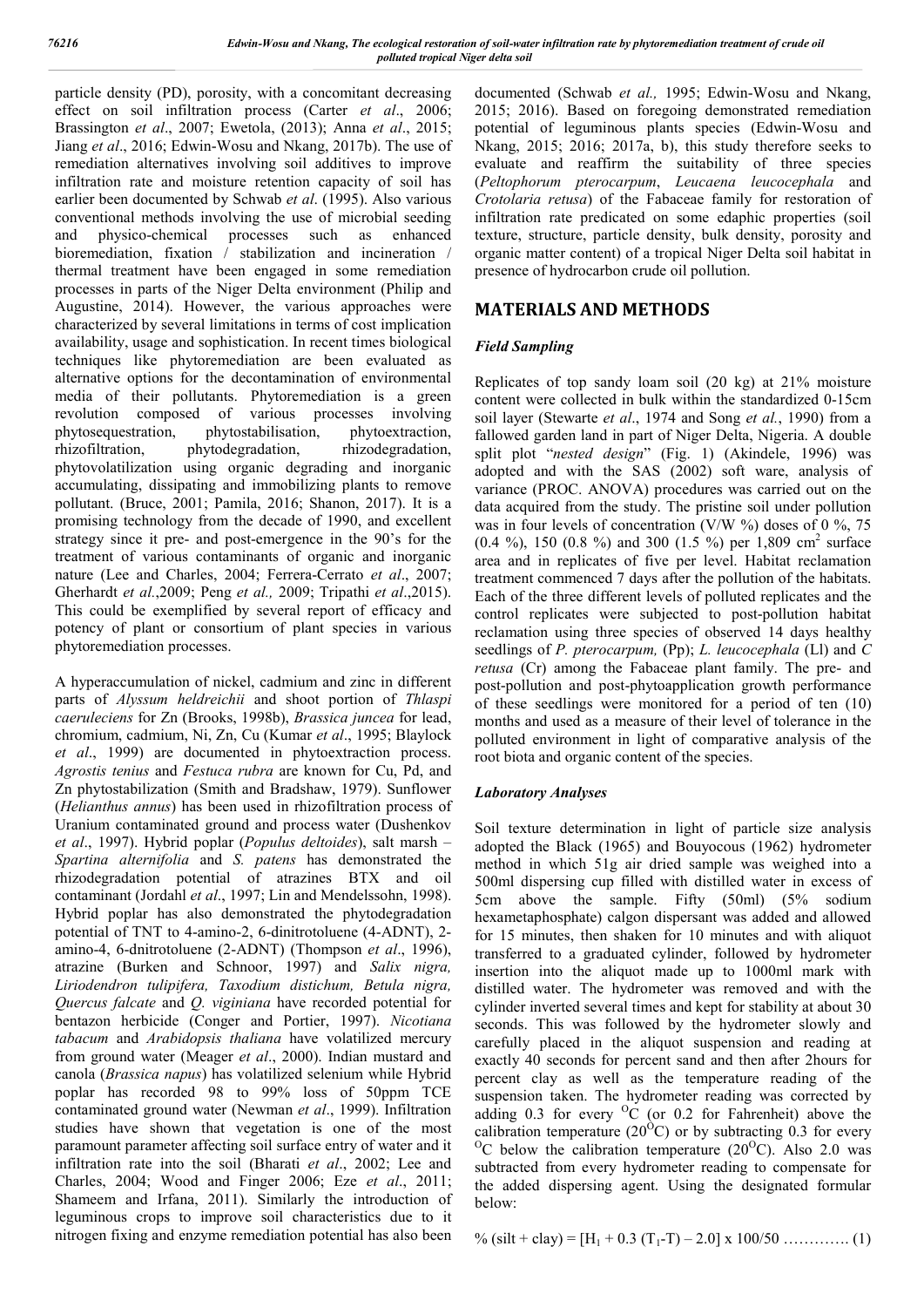% clay =  $[H_2 + 0.2 (T_2-T) - 2.0]$  x 100/50 % sand =  $100 - %$  (silt + clay) % silt = % (silt + clay) - % clay

Where

 $H_1$  and  $H_2$  = hydrometer readings,

 $T_1$  and  $T_2$  = temperature (<sup>O</sup>C) at 40sec. and 2hours respectively.  $T^oC =$  Calibration temperature

50 in the denominator for 51g sample used and 100 as % factor expression

The textural name analysis for various components (sand, silt and clay) of the soil was extrapolated using the Textural triangle model (Harry and Nyle, 1962). Bulk density analysis was by the core method of Black and Hartge (1986) using a core sample with a volume of  $205 \text{cm}^3$  in which a metal cylinder core driven into the soil at the study location was removed from the land and with the soil content was dried in an oven. By its procedure: Core cutter was weighed using a weighing balance; followed by insertion into soil to be filled completely without compression; then extruded, cleaned and trimmed on both surfaces with a small spatula. The core + soil were weighed again and oven dried and allowed to cool and then dried and value extrapolated using designated formula.

Bulk density 
$$
(g/cm^3)
$$
 = Soil mass (Dry wt – Core wt) .... (2)  
Soil volume

Where volume (cm3) =  $\frac{\pi dh}{r} = \pi r^2 l$  2  $\pi = 3.14$ 

The Gradwell (1955) as modified in ASTM (1958) was adopted for particle density analyses using the Pycnometer gravity bottle of  $50 \text{cm}^3$  capacity after been weighed (Wa) then with 10g air dried soil added, and filled with distilled water one-half full, gently boiled for several minutes to remove entrapped air with gentle swirling of the content to prevent loss of soil by foaming, then cooled to room temperature, during which an equivalent 10g soil oven dried at 105°C was determined. The cooled pycnometer at room temperature was filled to brim with boiled, cooled, distilled water, stoppered, carefully erected, thoroughly dried and cleaned with dry cloth and then weighed (Wsw). Again the pycnometer was also emptied of its content and dried, then filled with the boiled, cooled distilled water at room temperature, stoppered, dried and weighed (Ww). It was emptied of water, dried and then weighed again with oven dried soil (Ws). The density of water was extrapolated from Ww – Wa as mass of water and volume as  $50 \text{cm}^3$  (pycnometer capacity) with designated formula:

$$
d = \frac{mass}{volume} = d w
$$
 (3)

Thus particle density could be extrapolated using formula:

$$
\mathcal{D}_P = \frac{dw (W_S - Wa)}{(W_S - Wa) - (WSW - WW)}
$$

Where  $Wa = weight of pycnometer filled with air.$ 

Wsw = weight of pycnometer filled with air-dried soil and water.

 $Ws$  = weight of pycnometer plus soil sample corrected to oven dry condition.

 $Ww = weight of pyc\nu$  filled with water.

dw = density of water in grams per cubic centimeter.

Porosity by percentage determination of total pore spaces was extrapolation from bulk and particle density analyses using designated formula.

$$
\% \text{ } \mathcal{O} = (1 - \underline{BD}) \times 100
$$
 (4)  
PD

Where  $\varnothing$  = porosity  $BD = bulk density$  $PD =$  particle density

By the method of Bouwere (1986) the comparative assessment of the water infiltration rate was carried out in three phases at the control and polluted micro plots in pre-pollution, postpollution and post-phytoapplication periods, using a double ring glass infiltrometer (1.17 mm inside ring and 3mm outer ring diameter), 54.5 cm height and a stop watch. The exercise was carried out for five consecutive periods at 2 months interval within ten months of post-phytoapplication ecological study. At each of the replicate plot (Fig. 1) the infiltrometer was carefully driven (to achieve minimum or no disturbance to the soil) vertically down at a depth of 5cm into the soil and 50 ml (60 cm<sup>3</sup>) tap water poured into it. Observing the duration of each test run for water movement, the time taken for the water to infiltrate into the soil in relation to repellency was recorded with the infiltration values calculated by reading the change in water level (cm) over time (min) from the stop watch recorder. The Crusting hazard of hydrocarbon Risk of sealing (R) was estimated using the Vander

Watt and Claassen's (1990) method as:

%R = % Organic matter x 100 ………………….………. (5) (% Clay + % Silt)

Total hydrocarbon (THC) content was analysed using the American Petroleum Institute (API-RP-45) (2005) method, through which a representative gram (1g) of a homogenized air dried soil was mixed in 10ml chloroform and decanted into an Anhydrous Sodium Sulphate (NaSO4) receptacle for proper dehydration. The absorbance of the resultant clear solution was read spectrophotometrically at 420 nm using chloroform as blank. The THC content was calculated by reference to a calibration curve using toluene as standard. Organic matter (OM) content was extrapolated from Organic Carbon following Walkley and Black (1934) method as modified in Nelson and Somners (1982), in which a complete oxidation of aqueous potassium dichromate  $(K_2Cr_2O_7)$  mixed with sulphuric acid  $(H<sub>2</sub>SO<sub>4</sub>)$  and the residual  $K<sub>2</sub>Cr<sub>2</sub>O<sub>7</sub>$  (in oxidation) titrated against ferrous sulphate solution was carried out and converted to OM by multiplying the organic carbon values by 1.724 with designated formula. The Root-length (cm) and level of formation of the remediation species was determined by means of meter rule placed at the base of the primary (tap) roots from where reading took place to the apex (tip) and data recorded in cm. The potential of the plant species for remediation was assessed using classical indices involving; soil hydrocarbon removal index, species efficiency index, and bioaccumulation quotient index. The amount of hydrocarbon loss from the soil per plant was estimated using the Raghuvanshi *et al*. (2004) method as in the formular:

$$
QH = \underbrace{Ci - Ce}_{M}
$$
 (6)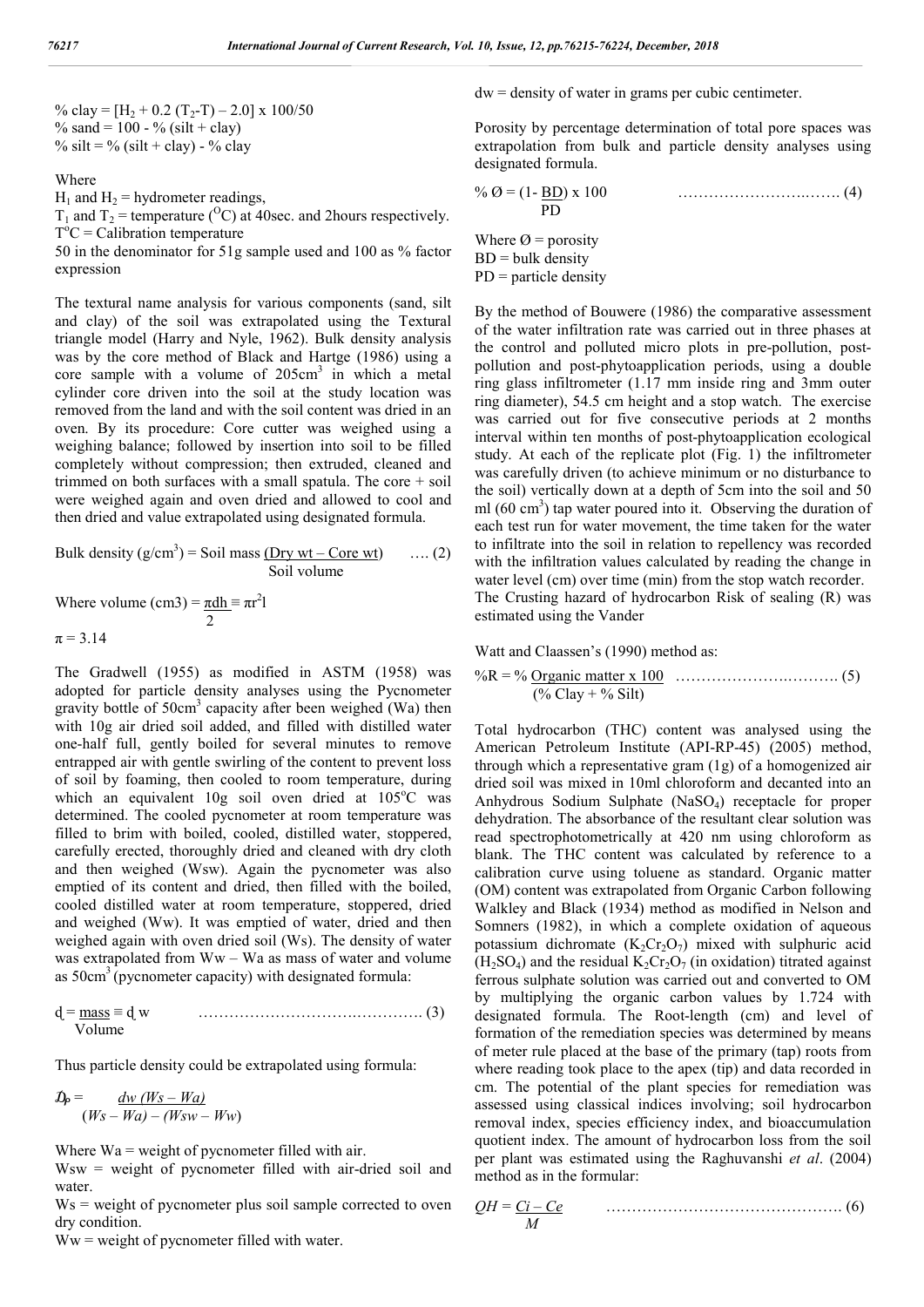Where QH is the amount of hydrocarbon removed from the soil (mg/g). *Ci* is the initial concentration of hydrocarbon in the soil (mg/g), *Ce* is equilibrium concentration of hydrocarbon in the soil (mg/g) and *M* is the number of plants. The efficiency of hydrocarbon removal per plant from the soil was estimated as adopted by Badmus *et al*. (2007) using the equation:

E = (*Ci – Ce*) x 100 ……………..…………..……. (7)  *Ci*

Where E is the efficiency of species for hydrocarbon removal from the soil (%). *Ci* is the initial concentration of hydrocarbon in the soil (mg/g), *Ce* is equilibrium concentration of hydrocarbon in the soil (mg/g).

The bioaccumulation quotient expresses the possibility of contaminant being significantly accumulated in plant parts, and imminent risk of health hazard. It was expressed according to Ezeaku and Egbemba, (2014) by the formula designate:

 $BQ =$  Concentration of accumulated pollutant in plant Concentration of remaining accumulated pollutant in species treated soil.

were observed, means were separated according to the procedures of the Duncan's New Multiple Range Test (DNMRT) using least significant difference (LSD) tests at 5% probability level. Pearson correlation was applied to determine the relationship between the parameters of the pre- and postpolluted and post-phytoremediated soil of species performance.

## **RESULTS**

The result of the phytoapplication performance of the remediation species are presented in Tables 1 to 5 in quantitative terms. The root length formation within remediation species had reduction in an increasing pollution trend except in *C. retusa*, however with significant difference (*p<0.05*) in *L. leucocephala* at high concentration level. Among the species *P.pterocarpum* had the highest root length with significant difference (*p<0.05*) at low and medium pollution concentration level. Total hydrocarbon (THC) content recorded similar decrease within all species at increasing pollution trend with significant difference (*p<0.05*) at medium concentration level in *L. leucocephala* and *C. retusa*. Among species *P.pterocarpum* had a higher content with significant difference (*p<0.05*) at medium pollution levels.



GRAND TOTAL MP = 60

NOTES: Low (L) 75ml (0.4%) Medium (M) 150ml (0.8%) High (H) 300ml (1.5%) MP-Microplots Replicates L. M. H = POLLUTION LEVELS.

% POLLUTION (in ml / 20kg of soil / bag)

**Fig. 1. Phytoremediation experimental design layout**

#### *Analyses of Experimental Data*

The remediation performance was estimated using the Statistical Analysis System (SAS) PROC. NLIN procedure (2002). Data were then analysed as a double-split plot design with 5 replicates using the Analysis of Variance (PROC ANOVA) procedures (2002). Where significant differences

A non-significant difference (*p<0.05*) trend of organic matter (OM) decline across pollution levels was recorded but higher than control with significant difference  $(p<0.05)$  within species for *L. leucocephala* and *C. retusa*. Among species a nonsignificant increasing trend of OM in *P. pterocarpum* was recorded across pollution levels. By the structural observation of the pristine soil at sampling plot it was recorded as a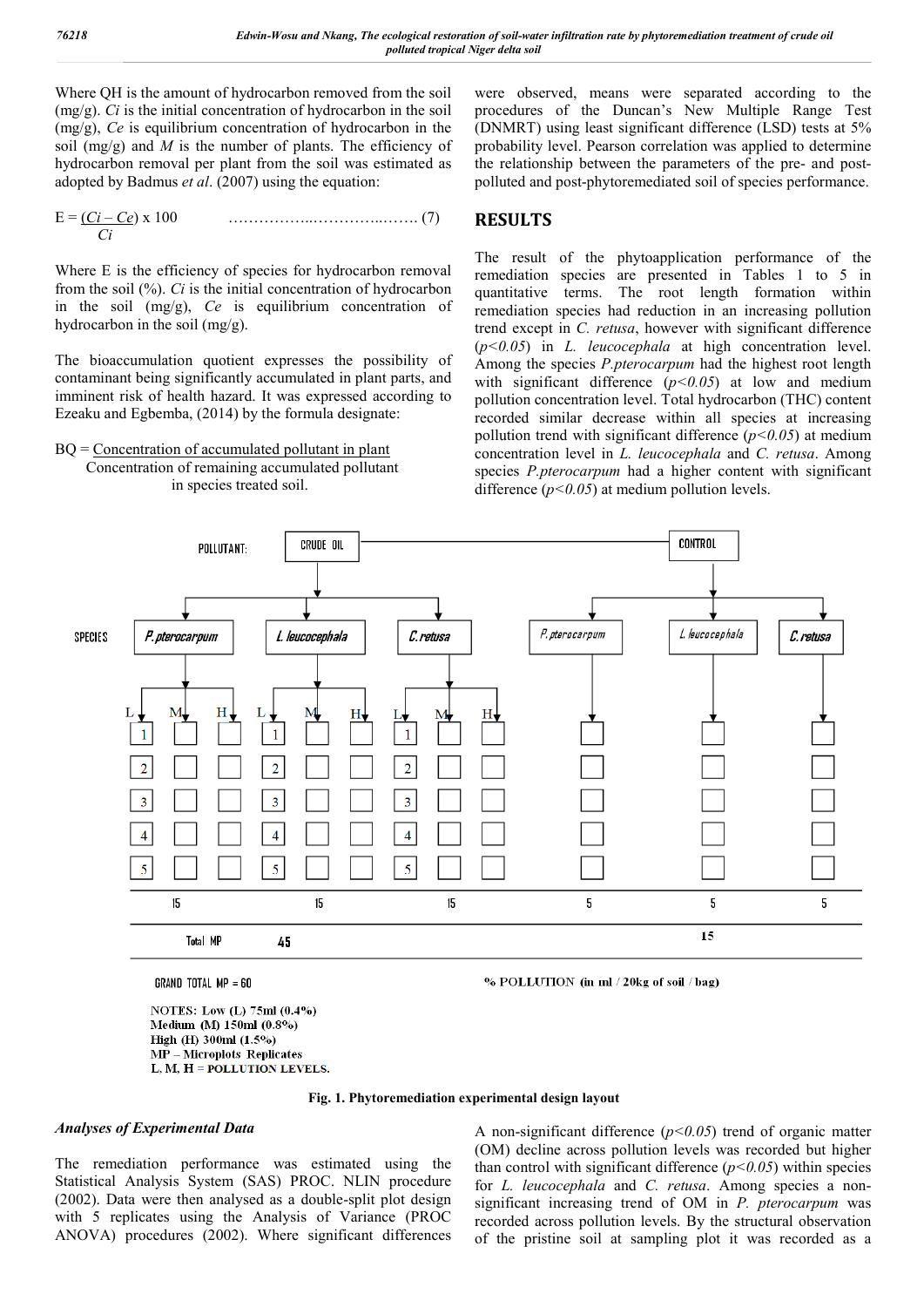granular with small, spheroidal pedelogical unit within the depth of sample collection while the textural triangle analyses

pollution levels, was significantly  $(p<0.05)$  higher than in the pristine pre-polluted and controlled species treated soils.

**Table 1. Post phytoapplication performance of remediation species on the polluted soil.**

| Plant species indices | <b>Treatment level</b> |                               | Mean                           | LSD(p<0.05)                   |       |       |
|-----------------------|------------------------|-------------------------------|--------------------------------|-------------------------------|-------|-------|
|                       |                        | Peltophorum pterocarpum       | Leucaena leucocephala          | Crotolaria retusa             |       |       |
| Plant root (cm)       | Control                | $73.20 \pm 10.04^a$           | $69.26 \pm 19.81$ <sup>a</sup> | $34.90 \pm 2.97$ <sup>b</sup> | 59.12 | 17.83 |
|                       | Low                    | $61.26 \pm 1.36^a$            | $49.95 \pm 8.79^b$             | $36.23 \pm 2.68$ <sup>c</sup> | 49.15 | 7.39  |
|                       | Medium                 | $55.00 \pm 1.12^a$            | $34.80 \pm 3.77^b$             | $34.00\pm4.51^{\circ}$        | 41.23 | 4.76  |
|                       | High                   | $33.77 \pm 4.84$ <sup>a</sup> | $30.20 \pm 3.96^{\circ}$       | $33.10 \pm 1.65^{\circ}$      | 31.74 | 5.59  |
| Plant THC $(mg/g)$    | Control                | $0.00 \pm 0.00^{\rm b}$       | $0.00 \pm 0.00^{\rm b}$        | $0.00 \pm 0.00^b$             | 0.00  | 0.00  |
|                       | Low                    | $61.90 \pm 0.79$ <sup>a</sup> | $61.67 \pm 0.48^{\circ}$       | $60.45 \pm 1.94$ <sup>a</sup> | 61.34 | 1.50  |
|                       | Medium                 | $60.68 \pm 1.65^{\circ}$      | $53.48 \pm 0.48$ °             | 59.63 $\pm$ 0.89 <sup>b</sup> | 57.73 | 1.54  |
|                       | High                   | 54.19 $\pm$ 1.31 <sup>a</sup> | $52.95 \pm 2.83^{\circ}$       | 55.89 $\pm$ 5.03 <sup>a</sup> | 54.34 | 4.71  |
| <b>Plant TOM</b>      | Control                | $4.51 \pm 0.53$ <sup>a</sup>  | $1.94 \pm 0.75^{\circ}$        | $2.51 \pm 0.73^b$             | 2.99  | 0.93  |
|                       | Low                    | $3.47 \pm 1.21$ <sup>a</sup>  | $3.14 \pm 0.63^{\circ}$        | $3.44 \pm 0.93$ <sup>a</sup>  | 3.35  | 1.31  |
|                       | Medium                 | $3.32 \pm 0.31$ <sup>a</sup>  | $3.12 \pm 0.16^a$              | $3.13 \pm 0.48$ <sup>a</sup>  | 3.19  | 0.47  |
|                       | High                   | $2.58 \pm 0.56^{\circ}$       | $2.60 \pm 0.43^{\circ}$        | $2.14 \pm 0.17$ <sup>a</sup>  | 2.44  | 0.58  |

Note: Pp = *Peltophorum pterocarpium*. Ll = *Leucaena leucocephala*. Cr = *Crotolaria retusa* \* Means of five replicates and with the same superscript letter are not significantly different, using the Duncan's New Multiple Range Test (DNMRT).

recorded a sandy loam soil habitat with percentage structural composition of sand, silt and clay (Table 1) at the various phases of remediation protocol. There was non-significant difference (*p<0.05*) in sandy component, a significant (*p<0.05*) increase in the silt and a non-significant  $(p<0.05)$  increase of clay component in post-pollution soil. The influence of phytoapplication has recorded increasing trend of restoration across pre- and post-pollution soils. In post-phytoapplication the species treated soil has indicated greater sandy component than in post-pollution soil across all level of *P.pterocarpum* treatment with significant difference  $(p<0.05)$  among the species. While *L. leucocephala* treated soil has recorded a significantly (*p<0.05*) higher silty component at medium treatment across species treated levels among the species, *C. retusa* had decrease in clay content across species treatment levels, significantly different (*p<0.05*) from post-pollution among the species. The reduction in particle density (PD) across post-pollution levels than pre-pollution was recorded with significant difference  $(p<0.05)$  at medium and high pollution levels. In post-phytoapplication *P.pterocarpum*  among species treated soils had increased PD across treatment level with significant difference (*p<0.05*) at low and medium levels. There was increase in bulk density (BD) with nonsignificant difference (*p<0.05*) across post-polluted soil in relation to decreased BD in pre-polluted soil. In the phytoapplication species treatment levels *P.pterocarpum* soil among other species had a significant decrease in BD at low and medium treatment levels. A reduction in porosity across post-pollution levels than pre-pollution with non-significant difference ( $p$ <0.05) was recorded. Among the species treated soil in post- phytoapplication a significant (*p<0.05*) increase in porosity was recorded in low and medium levels of *P. pterocarpum* treated soil, which also had a significantly reduced THC and OM following a significant increase across post-pollution soil levels. Based on the remediation potency of post-phytoapplication *P. pterocarpum* had the highest (13.31) bioaccumulation quotient and a medium degree of percentage (13%) risk of hydrocarbon sealing (crusting hazard) of soil pores. This was followed by *L. leucocephala* with BQ value of 13.03 and least crusting hazard of 11.81% while *C. retusa* recorded the least BQ value of 10 and highest crusting hazard of 17.52%. The efficiency of hydrocarbon removal from species treated soils per plant has recorded 45% reduction in the *P. pterocarpum* treated soil, *L. leucocephala* soil had 43% reduction and *C.retusa* soil recorded 42% removal of crude oil hydrocarbon pollutant. The infiltration time rate across postIn post-phytoapplication treatment a significant reduction of infiltration time rate was recorded in *P.pterocarpum* soil among the species treated soils.

#### **DISCUSSION**

This study has evaluated the trajectories of water movement and restoration potential of three leguminous plant species in light of their biological performance and infiltration time rate predicated on the physico-edaphic properties of the crude oil polluted sandy loam textured soil. Infiltration characteristics are closely related to several factors such as slope of landscape, soil texture and structure, vegetation cover, management systems, antecedent water content and soil organic matter and may be good indicator of changes in soil physical and biological properties (Radke and Berry 1993). However, report of the study has shown varying increase in water repellency across increased pollution levels. The various levels of pollution induced changes in the edaphic physico-chemical properties of the polluted soil. Such effect made the affected habitat become strongly hydrophobic with the formation of crusting hazard (an index for assessing the degree of soil modification by the hydrocarbon sealing of soil pores) over the soil surface (Table 3). This corroborates Edwin-Wosu, (2005); Edwin-Wosu and Nkang, (2017b) who in their study have recorded increase in potential crusting hazard risk of sealing by crude oil pollution with a concomitant decrease in saturated hydraulic conductivity and porosity and increased bulk density. The pre-polluted soil had increased infiltration rate within a short time compared to post-pollution soil which had a decreased infiltration rate at increased time period due to crude oil pollution influence on the soil physico-edaphic properties involving texture, structure, particle density (PD), bulk density (BD), porosity and organic matter (OM) content. The relationship between crude oil hydrocarbon and soil properties as indicated in Table 4 is exemplified in a weak positive correlation ( $r = 0.23$ ;  $P \le 0.05$ ) between THC and silt and ( $r =$ 0.30;  $P \le 0.05$ ) with clay; and negative correlation ( $r = -0.42$ ;  $P<0.05$ ) with sand, (r = -0.24;  $P<0.05$ ) with PD and negative correlation ( $r = -0.40$ ;  $P < 0.05$ ) between PD and clay for texture, structure and particle density of the polluted soil. Similarly is a positive correlation ( $r = 0.06$ ;  $P < 0.05$ ) between THC and BD and  $(r = 0.40; P < 0.05)$  THC and OM. This could imply the militating influence of crude oil pollution on infiltration rate as exemplified in the positive correlation  $(r =$ 0.52; *P<0.05*) between THC and infiltration, positive correlation ( $r = 0.09$ ;  $P < 0.05$ ) between infiltration and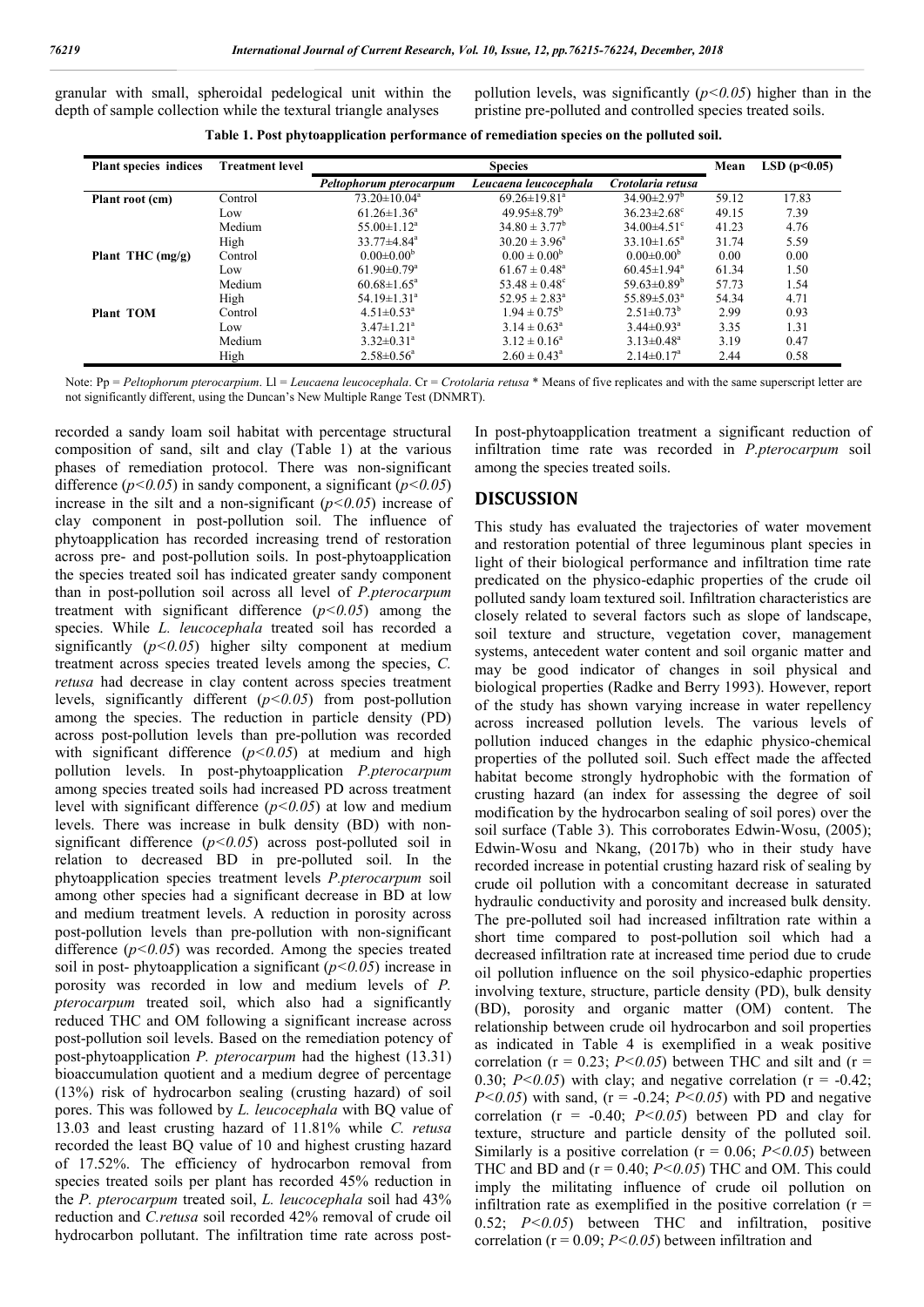| Parameter    | Pre pollution       | <b>Post-pollution soil</b><br>Species controlled soil |                     |                     |                       |                     |                        | Post – phytoapplication / pollution levels |                      |                      |                        |                      |                     |                      |                       | Mean                 | LSD(p<0.05) |      |
|--------------|---------------------|-------------------------------------------------------|---------------------|---------------------|-----------------------|---------------------|------------------------|--------------------------------------------|----------------------|----------------------|------------------------|----------------------|---------------------|----------------------|-----------------------|----------------------|-------------|------|
|              |                     |                                                       |                     |                     |                       |                     |                        |                                            | P. pterocarpum soil  |                      |                        | L. leucocephala soil |                     |                      | C. retusa soil        |                      |             |      |
|              |                     | 75mil                                                 | 150ml               | 300ml               | Pp. contro            | Ll. contro          | Cr. contro             | 75mil                                      | 150ml                | 300ml                | 75ml                   | 150ml                | 300ml               | 75ml                 | 150ml                 | 300ml                |             |      |
| Sand         | 79.20               | 78.00                                                 | 79.00               | 78.00               | 88.00                 | 85.80               | 88.20                  | 85.80                                      | 87.00                | 87.60                | 84.20                  | 78.80                | 83.80               | 84.80                | 85.80                 | 87.40                | 83.84       | 1.91 |
|              | 士                   | 士                                                     | $_{\pm}$            | 士                   |                       | $\pm$               | 士                      | $_{\pm}$                                   | $_{\pm}$             | Ŧ.                   | 士                      | Ŧ.                   | $\pm$               | 土                    | 士                     | 士                    |             |      |
|              | 2.49 <sup>d</sup>   | $0.00^\circ$                                          | 0.00 <sup>d</sup>   | 1.87 <sup>d</sup>   | $0.71^{\rm a}$        | $1.10^{bc}$         | $0.84^{\circ}$         | $0.45^{bc}$                                | 0.00 <sup>ab</sup>   | $2.19^{ab}$          | $1.92^\circ$           | $0.45^{\rm d}$       | $3.77^{\circ}$      | 1.09 <sup>c</sup>    | $1.10^{bc}$           | $0.89^{ab}$          |             |      |
| Silt         | 7.60                | 8.80                                                  | 10.40               | 10.20               | 6.20                  | 10.00               | 8.00                   | 11.00                                      | 8.00                 | 9.00                 | 8.00                   | 16.60                | 9.60                | 8.40                 | 7.00                  | 8.20                 | 9.19        | 2.13 |
|              |                     |                                                       | 士                   | $_{\pm}$            |                       | 士                   | 士                      | Ŧ.                                         | 士                    | $\pm$                | 士                      | Ŧ.                   | $_{\pm}$            |                      | 士                     | $\pm$                |             |      |
|              | 2.97 <sup>def</sup> | 1.48 <sup>bcde</sup>                                  | $0.89^{bc}$         | 1.30 <sup>bc</sup>  | 2.86 <sup>f</sup>     | 0.71 <sup>bcd</sup> | $1.23$ <sup>cdef</sup> | 0.00 <sup>b</sup>                          | 0.71 <sup>cdef</sup> | 0.00 <sub>bcde</sub> | $2.13$ <sup>cdef</sup> | $1.14^a$             | 2.19 <sup>bcd</sup> | 2.30 <sup>cdef</sup> | $1.87$ <sup>ef</sup>  | 0.84 <sup>cdef</sup> |             |      |
| Clay         | 13.20               | 13.20                                                 | 10.80               | 12.00               | 5.80                  | 4.60                | 4.60                   | 4.80                                       | 6.40                 | 4.00                 | 8.80                   | 5.00                 | 6.80                | 7.40                 | 6.60                  | 4.40                 | 7.40        | 1.90 |
|              |                     | $\pm$                                                 | 士                   | 士                   |                       | 士                   | 士                      | 士                                          | 士                    | ±.                   | $\pm$                  | Ŧ.                   | 士                   | 土                    | 士                     | $\pm$                |             |      |
|              | $0.84^{\circ}$      | $1.48^{a}$                                            | $0.84^{\rm b}$      | 1.00 <sup>ab</sup>  | $2.17^{\text{defgh}}$ | 1.82 <sup>gfh</sup> | 1.82 <sup>gfh</sup>    | $1.10$ <sup>efgh</sup>                     | 2.49 <sup>d</sup>    | 0.71 <sup>h</sup>    | $0.45^{\circ}$         | $1.41^{\rm efgh}$    | 1.48 <sup>de</sup>  | 2.70 <sup>cd</sup>   | $1.82$ <sup>def</sup> | $1.52^{gh}$          |             |      |
| <b>PD</b>    | 2.61                | 2.58                                                  | 2.52                | 2.52                | 2.62                  | 2.62                | 2.61                   | 2.68                                       | 2.63                 | 2.60                 | 2.64                   | 2.64                 | 2.62                | 2.61                 | 2.61                  | 2.61                 | 2.61        | 0.04 |
|              |                     | 士                                                     | $\pm$               | ±.                  |                       | $+$                 | $\pm$                  | 士                                          | 士                    | $+$                  | $\pm$                  | Ŧ.                   | $_{\pm}$            |                      | $\pm$                 | $_{\pm}$             |             |      |
|              | $0.23^{bc}$         | $0.01^{\circ}$                                        | $0.34^{\circ}$      | 0.08 <sup>d</sup>   | $0.02^{bc}$           | $0.06^{bc}$         | 0.01 <sup>bc</sup>     | $0.02^a$                                   | $0.03^{b}$           | 0.01 <sup>bc</sup>   | 0.01 <sup>b</sup>      | $0.01^{\rm b}$       | 0.03 <sup>b</sup>   | $0.02^{bc}$          | $0.03^{bc}$           | $0.01^{bc}$          |             |      |
| <b>BD</b>    | 1.10                | 1.14                                                  | 1.18                | 1.20                | 1.09                  | 1.18                | 1.25                   | 0.81                                       | 0.65                 | 1.11                 | 1.12                   | 1.13                 | 1.15                | 1.10                 | 1.12                  | 1.12                 | 1.11        | 0.22 |
|              |                     | 士                                                     | 士                   | 士                   |                       | $\pm$               | $\pm$                  | Ŧ.                                         | 士                    | $^+$                 | $\pm$                  | Ŧ.                   | 士                   | 士                    | 士                     | 士                    |             |      |
|              | 0.01 <sup>b</sup>   | $0.11^t$                                              | 0.08 <sup>ab</sup>  | 0.00 <sup>ab</sup>  | $0.03^b$              | $0.05^{ab}$         | 0.04 <sup>ab</sup>     | $0.45^{\circ}$                             | 0.50 <sup>c</sup>    | 0.01 <sup>b</sup>    | 0.02 <sup>b</sup>      | 0.01 <sup>b</sup>    | 0.00 <sup>b</sup>   | 0.00 <sup>b</sup>    | 0.04 <sup>b</sup>     | 0.00 <sup>b</sup>    |             |      |
| Porosity (%) | $57.85^{b}$         | $55.81$ <sup>b</sup>                                  | 53.18 <sup>ab</sup> | 52.38 <sup>ab</sup> | $58.40^{b}$           | $54.96^{ab}$        | $52.11^{ab}$           | $69.78^{\circ}$                            | $75.29^{\circ}$      | $57.31^{b}$          | $57.58^{b}$            | $57.20^{\circ}$      | $56.11^{b}$         | $57.85^{\rm b}$      | $57.09^{\circ}$       | 57.09 <sup>b</sup>   | 58.12       | 7.00 |
| <b>THC</b>   | 0.00                | 7.32                                                  | 8.72                | 10.33               | 0.00                  | 0.00                | 0.00                   | 3.17                                       | 4.85                 | 6.86                 | 2.87                   | 4.96                 | 7.78                | 3.62                 | 4.28                  | 7.80                 | 4.53        | 1.07 |
|              |                     | 士                                                     | 土                   | 土                   |                       | 士                   |                        | 士                                          | 土                    | ±.                   |                        | 土                    | ±.                  |                      | 士                     | 士                    |             |      |
|              | 0.00 <sup>g</sup>   | 1.28 <sup>c</sup>                                     | 2.06 <sup>b</sup>   | $1.85^{\circ}$      | 0.00 <sup>g</sup>     | 0.00 <sup>g</sup>   | 0.00 <sup>g</sup>      | $0.28$ <sup>ef</sup>                       | $0.85^d$             | $0.35^\circ$         | $0.51^{6}$             | $0.36^{d}$           | $0.48^{bc}$         | $1.04$ <sup>ef</sup> | 0.61 <sup>de</sup>    | $0.20^{bc}$          |             |      |
| OM           | 1.46                | 2.78                                                  | 3.02                | 3.81                | 2.08                  | 1.73                | 1.64                   | 1.25                                       | 2.10                 | 2.25                 | 1.85                   | 2.01                 | 2.48                | 1.93                 | 2.68                  | 2.75                 | 2.24        | 0.57 |
|              |                     | 士                                                     | $\pm$               | 士                   |                       | $+$                 | $\pm$                  | $_{\pm}$                                   | $_{\pm}$             | $+$                  |                        | Ŧ.                   | $_{\pm}$            |                      | Ŧ.                    | $_{\pm}$             |             |      |
|              | 0.21 <sup>gh</sup>  | $0.46^{bc}$                                           | $0.73^{b}$          | $0.17^{a}$          | 0.29 <sup>defg</sup>  | 0.91 <sup>fgh</sup> | 0.39 <sup>fgh</sup>    | $0.43^h$                                   | 0.38 <sup>efg</sup>  | 0.13 <sup>cdef</sup> | $0.6$ <sup>8efgh</sup> | $0.23^{\text{efg}}$  | $0.38^{\rm bede}$   | 0.44 <sup>efg</sup>  | 0.69 <sup>bcd</sup>   | $0.43^{bc}$          |             |      |
| <b>IFILT</b> | 5.00                | 12.00                                                 | 12.02               | 12.10               | 1.10                  | 1.43                | 1.60                   | 1.30                                       | 1.91                 | 5.18                 | 3.00                   | 6.34                 | 7.83                | 2.10                 | 4.00                  | 6.03                 | 5.10        | 5.67 |
|              |                     | 土                                                     |                     |                     |                       |                     |                        | 士                                          |                      |                      | 士                      | 土                    | Ŧ.                  |                      | Ŧ.                    | 士                    |             |      |
|              | 1.00 <sup>b</sup>   | 2.00 <sup>a</sup>                                     | 1.00 <sup>a</sup>   | 1.20 <sup>a</sup>   | 1.00 <sup>b</sup>     | 0.01 <sup>b</sup>   | 0.10 <sup>b</sup>      | $0.02^{\rm b}$                             | 0.02 <sup>b</sup>    | 2.00 <sup>b</sup>    | 0.10 <sup>b</sup>      | 1.20 <sup>ab</sup>   | 2.00 <sup>ab</sup>  | 0.01 <sup>b</sup>    | 0.10 <sup>b</sup>     | 2.00 <sup>ab</sup>   |             |      |

**Table 2. The influence of crude oil pollution and post-phytoapplication remediation process on some edaphic parameters of tropical Niger Delta soil**

Note: Pp = Peltophorum pterocarpum. L1 = Leucaena leucocephala. Cr = Crotolaria retusa .75ml (0.4%w) = low pollution, 150ml (0.8%w) = medium pollution, 300 (1.5%w) = high pollution. PD = Particle density, BD = Bulk density, THC = Total Hydrocarbon, OM = Organic matter, INFILT = Infiltration. \* Means of five replicates and with the same superscript letter are not significantly different, using the Duncan's New Multiple Range Test (DNM

|  |  |  |  | Table 3. The phytoremediation potency of the species in the crude oil polluted soil. |
|--|--|--|--|--------------------------------------------------------------------------------------|
|--|--|--|--|--------------------------------------------------------------------------------------|

| Potency                                 | Pre-pollution |       |       | <b>Post-pollution soil</b> |       | Post – phytoapplication / pollution levels |       |       |                      |         |                   |       |                  |       |       |       |       |
|-----------------------------------------|---------------|-------|-------|----------------------------|-------|--------------------------------------------|-------|-------|----------------------|---------|-------------------|-------|------------------|-------|-------|-------|-------|
|                                         |               |       |       |                            |       | pterocarpum / Soil                         |       |       | L. leucocephala/Soil |         |                   |       | C. retusa / Soil |       |       |       |       |
|                                         |               | 75mil | 150ml | 300 <sub>m</sub>           | Mean  | 75mil                                      | 150ml | 300ml | Mean                 | 75mil   | 150 <sub>ml</sub> | 300ml | Mean             | 75mil | 150ml | 300ml | Mean  |
| Bioaccumulation Quotient (BQ)           | $- -$         | $- -$ | $- -$ | $\sim$ $\sim$              | $- -$ | 19.53                                      |       | 7.90  | 13.31                | $-1.49$ | 10.78             | 6.81  | 13.03            | 10.70 | 13.93 | , , , | 10.60 |
| Crusting hazard risk of sealing $(R\%)$ | 7.02          | 12.64 | 4.25  | 17.16                      | 4.68  | 7.91                                       | 14.58 | 17.31 | 13.00                | 1.01    | 9.31              | 15.12 |                  | 12.22 | 19.71 | 21.83 | 17.52 |

silt; ( $r = 0.50$ ;  $P < 0.05$ ) with clay, and ( $r = 0.21$ ;  $P < 0.05$ ) with BD and negative correlation (r  $= -0.05$ ;  $P < 0.05$ ) between infiltration and sand, (r =  $-0.50$ ;  $P < 0.05$ ) with PD. Similar studies by Marinescu *et al*., (2001); Essien and John (2010); Ewetola, (2013); Jerzy *et al*. (2015); Uzoije and Ogunwamba (2011) and Edwin-Wosu and Nkang, (2017b) have documented the diverse impact of crude oil hydrocarbon pollution on soil physicochemical properties in light of changes in soil edaphic properties associated with increase in bulk density, organic matter, and increased soil texture due to increase in silt particle sizes, decrease in clay and sand associated with increase hydrophobic waxy texture adsorbed to the particle surfaces and decrease in porosity and particle density.

The impact of post-phytoapplication in the remediation process has contributed to the restoration of post-pollution crude oil impacted soil in light of enhanced soil structure and texture, improved particle density, reduced bulk density, increased porosity, reduced organic matter, reduced THC, enhanced root formation and improved infiltration rate. The restoration of soil structure due to enhanced sandy component in the post-phytoapplication with greater percentage in *P. pterocarpum* treated soil in the order *Pp>Cr>Ll,* suggest that phytoremediation enhances the attenuation of sandy loam soil as exemplified in the negative correlation (r = -0.42; *P<0.05*) between THC and sand particle size. This corroborates earlier studies by Wang *et al.* (2013); Udom and Nuga (2015) and Edwin-Wosu and Nkang, (2017b)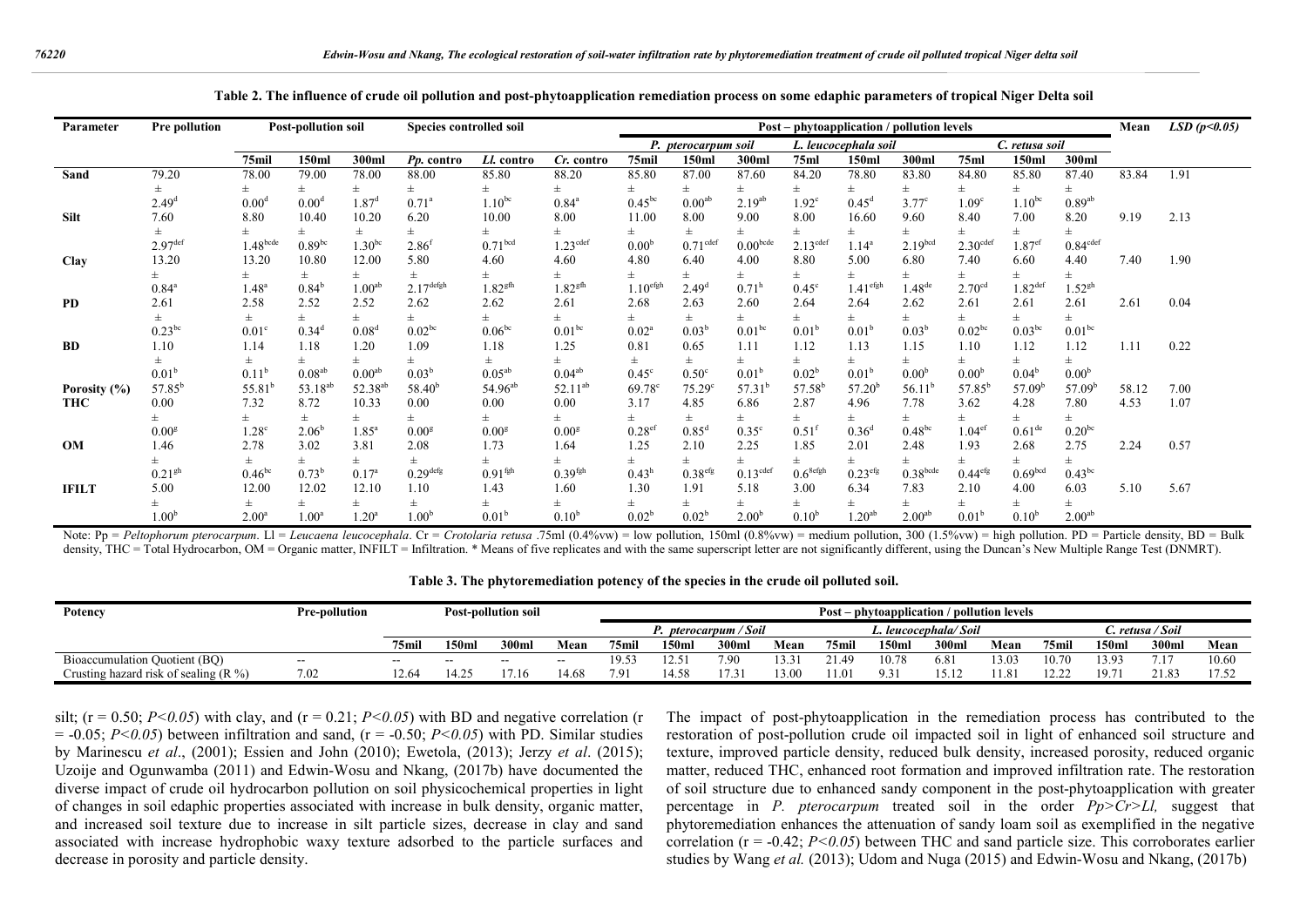**Table 4. Pearson correlation coefficient amongst parameters of phytoremediation crude oil polluted soil.**

| Parameter  | Sand         | Silt         | Clay         | PD           | <b>BD</b>    | INF.     | <b>THC</b> | <b>OM</b> |
|------------|--------------|--------------|--------------|--------------|--------------|----------|------------|-----------|
| Sand       | 1.00         |              |              |              |              |          |            |           |
| Silt       | $-0.47^{NS}$ | 1.00         |              |              |              |          |            |           |
| Clay       | $-0.77^{NS}$ | $-0.15^{NS}$ | 1.00         |              |              |          |            |           |
| PD         | $0.25*$      | $0.15*$      | $-0.40^{NS}$ | 1.00         |              |          |            |           |
| <b>BD</b>  | $-0.20^{NS}$ | $-0.07^{NS}$ | $0.30*$      | $-0.22^{NS}$ | 1.00         |          |            |           |
| INF.       | $-0.50*$     | $0.09^{NS}$  | $-0.50*$     | $0.50*$      | 0.21         | 1.00     |            |           |
| <b>THC</b> | $-0.42^{NS}$ | $0.23^{NS}$  | $0.30*$      | $-0.24*$     | $0.06*$      | $0.52*$  | 1.00       |           |
| <b>OM</b>  | $-0.15^{NS}$ | $-0.04^{NS}$ | $0.19*$      | $-0.62^{NS}$ | $-0.04^{NS}$ | $-0.47*$ | $0.40*$    | 1.00      |
|            | Root         | <b>OM</b>    | THC          |              |              |          |            |           |
| Root       | 1.00         |              |              |              |              |          |            |           |
| <b>OM</b>  | $0.31*$      | 1.00         |              |              |              |          |            |           |
| <b>THC</b> | $0.40*$      | 0.36         | 1.00         |              |              |          |            |           |

\*p<0.05, significantly different; NS: non-significantly different. PD = Particle density, BD = Bulk density, THC = Total Hydrocarbon, OM = Organic matter,  $\overline{\text{NFH}}$  T = Infiltration

**Table 5. Hydrocarbon removal and efficiency of species in the crude oil polluted soil.**

|                 |         | THC $(mg/g)$ content (mean) remaining in<br>species treated soils $(Ce)$ per plant. |                                                                                                                                                                                                                                                                                                                                    |      |      | Amount of hydrocarbon removed from<br>species treated soil (q) $(mg/g)$ per plant. |      |      | Efficiency of removal of hydrocarbon<br>from species treated soil per plant ( $E\%$ ) |        |       |      |  |
|-----------------|---------|-------------------------------------------------------------------------------------|------------------------------------------------------------------------------------------------------------------------------------------------------------------------------------------------------------------------------------------------------------------------------------------------------------------------------------|------|------|------------------------------------------------------------------------------------|------|------|---------------------------------------------------------------------------------------|--------|-------|------|--|
| <b>Species</b>  | $L$ OW  | Medium                                                                              | High                                                                                                                                                                                                                                                                                                                               | Mean | LOW  | Medium                                                                             | High | Mean | LOW                                                                                   | Medium | High  | Mean |  |
| P. pterocarpium | 3.17    | 4.85                                                                                | 6.86                                                                                                                                                                                                                                                                                                                               | 4.96 | 0.83 | 0.77                                                                               | 0.69 | 0.76 |                                                                                       | 44.38  | 33.59 | 45   |  |
| L. leucocephala | 2.87    | 4.96                                                                                | 7.78                                                                                                                                                                                                                                                                                                                               | 5.20 | 0.89 | 0.75                                                                               | 0.51 | 0.72 | 61                                                                                    | 43.12  | 24.69 | 43   |  |
| C. retusa       | 3.62    | 4.28                                                                                | 7.80                                                                                                                                                                                                                                                                                                                               | 5.23 | 0.74 | 0.89                                                                               | 0.51 | 0.71 | 50.55                                                                                 | 50.92  | 24.49 | 42   |  |
|                 | 2.77772 | $\mathbf{11}$ $\mathbf{1}$                                                          | $\mathbf{1}$ $\mathbf{1}$ $\mathbf{1}$ $\mathbf{1}$ $\mathbf{1}$ $\mathbf{1}$ $\mathbf{1}$ $\mathbf{1}$ $\mathbf{1}$ $\mathbf{1}$ $\mathbf{1}$ $\mathbf{1}$ $\mathbf{1}$ $\mathbf{1}$ $\mathbf{1}$ $\mathbf{1}$ $\mathbf{1}$ $\mathbf{1}$ $\mathbf{1}$ $\mathbf{1}$ $\mathbf{1}$ $\mathbf{1}$ $\mathbf{1}$ $\mathbf{1}$ $\mathbf{$ |      |      |                                                                                    |      |      |                                                                                       |        |       |      |  |

Initial concentration of THC in the polluted soil  $(Ci) = 8.79$ mg/g

who have reported a higher phytodegradation and removal of petroleum hydrocarbon, high efficiency and bioaccumulation quotient in vegetated polluted soils than in non-vegetated polluted soils in light of a hydraulic conductivity assessment of crude oil polluted soil in the Niger Delta, Nigeria and a crude oil contaminated Momoge wetland in China. Soil texture does influence phytoremediation due to binding potential of clay component which lowers bioavailability of molecules and contaminant than in silt and sandy soil. This was represented in a positive correlation ( $r = 0.30$ ;  $P < 0.05$ ) between THC and clay and supported by earlier assertion by Izinyon and Seghosime, (2013) and Edwin-Wosu and Nkang, (2017b) who have noticed a greater binding potential in clay than in silt and sandy component of crude and waste oil contaminated soil in which there was a strong adsorption and low bioavailability. Such binding reduces water drainage and conductivity but improves water retention ability of the soil clay and bulk density. The decreased particle density due to pollution also gained restoration by the phyto-treatment of the soil as represented in a positive correlation ( $r = 0.25$ ;  $P < 0.05$ ) between PD and sand; and (r = 0.15; *P<0.05*) with silt, and with *P. pterocarpum* soil having a higher particle density in the order *Pp> Ll >Cr*. The increased bulk density and reduced porosity in post – pollution as expressed in the aforementioned positive correlation with pollution impact had a restoration impact of the postphytoapplication treatment. This consequentially caused a reversal of the increased bulk density and reduced porosity. This trend is represented in the order *Pp<Cr<Ll* with *P. pterocarpum* treated soil having a significantly lowest bulk density  $(g/cm^3)$  and high porosity in the order  $Pp > Cr > Ll$ , (Table 2). This could be exemplified in a negative correlation (r = - 0.42; *P<0.05*) between THC and sand; (r = - 0.24; *P<0.05*) with PD and positive correlation ( $r = 0.40$ ;  $P < 0.05$ ) between root formation and THC of the crude oil polluted soil. The impact and implication of phytoapplication has caused reduction in OM among species treated soils with *P. pterocarpum* soil non-significantly recording a lesser OM content than *L. leucocephala* and *C. retusa* treated soils in the order  $Pp \leq Ll \leq Cr$  but with above ground accumulation in the order *Pp>Ll>Cr*. This performance of *P. pterocarpum* could be attributed to its activity of mineralization and nutrient

absorption which could be represented in the positive correlation ( $r = 0.31$ ;  $P < 0.05$ ) between plant root and OM (Table 4). Similarly, the increase in THC content of the postpolluted soil condition was reversed by the phytoapplication with reduction in THC among the species treated soils in the order  $Pp < Cr < Ll$  as exemplified in a positive correlation ( $r =$ 0.40; *P<0.05*) between plant root and THC and increase in bioaccumulation of above ground content in the order *Pp>Cr>Ll*. The reduction in THC content of *P. pterocarpum*  treated soil is amplified in its high efficiency removal and bioaccumulation quotient (Table 3 and 5). Also according to earlier studies by Wang *et al*. (2010; 2013), Udom and Nuga (2015) and Edwin-Wosu and Nkang (2017b) it has been reported that higher degradation and hydrocarbon removal is faster and rapid in vegetated soils than non vegetated soils. Thus considers phytoremediation as a means of enhancing oil attenuation by the plant taking in molecular hydrocarbons. The efficiency of *P. pterocarpum* in hydrocarbon removal could also be the effect of phytodegradation process among the mechanism of phytoremediation. Other sources of efficacy could be the ability of the species for enhanced rhizospheric microbial activity due to its extensive rooting system (Edwin-Wosu, 2012) and the activities of *Peroxidase* (POD) and *Polyphenoloxidase* (PPO) detoxifying enzymes of the plant (Edwin-Wosu and Nkang, 2015). The soil infiltration rate of the different phases of ecological study has indicated variation in the time (t –minute) for water passing through the surface of pre-polluted soil to be significantly (*P<0.05*) lower than the post-polluted soil, which was significantly (*P<0.05*) higher across the various levels of phyto-application treated soil. The pre-polluted soil with lesser time (in minutes) of increased infiltration rate tend to increase in time with decreased infiltration rate across post-pollution which had influence on edaphic properties involving decrease in soil texture, structure, PD, porosity and increase in BD, and OM content. This could imply the impact of crusting hazard of crude oil risk of sealing on the soil surface (Table 3). The clay soil texture and organic matter do affect phytoremediation process; hence such components of soil induce binding effect, strong adsorption, increase bulk density and low or no contaminant bioavailability in the soil for plant uptake. Consequently, such effect reduces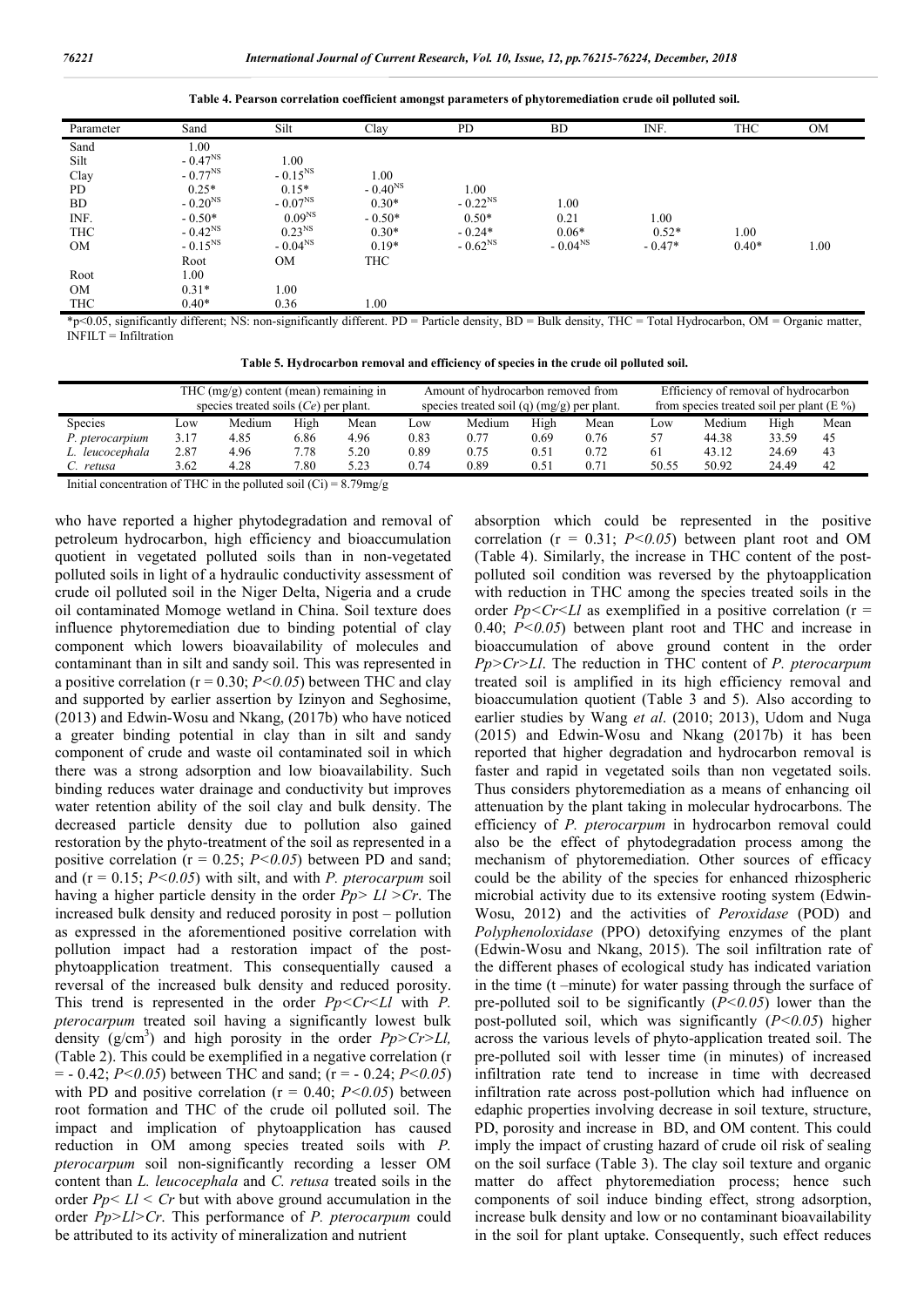infiltration rate following reduction in water movement, increase in water retention ability of soil and bulk density. The increase in bulk density across pollution levels with simultaneous compaction and formation of crust layer at soil surface could imply the reason for reduction in root formation of *L. leucocephala* and *C. retusa* (Table 1). However, the restoration of infiltration rate by phytoapplication among species treated soil as indicated with the greater performance of *P. pterocarpum* has shown improvement among the edaphic properties. Though a significantly (*P<0.05*) decreased time rate of infiltration process, but non-significantly different from the pre-polluted pristine soil. This is attributed to its ability to improve the soil porosity, texture, structure, PD, and reduce BD, OM, and THC content as earlier observed in this research and the enhanced enzymes in the soil rhizosphere (Edwin-Wosu and Nkang, 2015). Though a greater performance was recorded in the *P. pterocarpum* treated soil, yet with a greater crusting hazard than the *L. leucocephala* treated soil. This could corroborate the assertion that Soil texture **(s**oil particle size distribution) particularly clay, does affects soil crusting. A high clay content generally favours aggregation and reduces the rate of crust formation, although clay mineralogy can modify this generalization while medium-textured soils  $(\leq 20\% \text{ clay})$ are usually very susceptible to crusting (Collinet and Valentin, 1984). Also organic matter content is well known as one of the most important aggregate-stabilizing agents in soil. The effects of organic matter on aggregate stability have been widely studied on various soil types. When soils are intensively cultivated, the susceptibility to crusting is increased (Marcello, 2007). This can be related to the progressive decrease of organic matter content in *P. pterocarpum* treated soil in light of its bioaccumulation quotient, hydrocarbon removal efficiency and organic carbon mineralization higher than other biotest plant species.

The enhancing performance of phytoapplication in the restoration of the aforementioned edaphic properties with simultaneous restoration of infiltration at a decreased time rate of water movement is an indication that growing plants have profound potential and impacts on the physical and chemical properties of soil. Root formation and elongation are characteristics of a growing plant. Studies have indicated among the grasses, sedges and legumes some species with great potentials to facilitate the remediation of hydrocarbon polluted habitat through their extensive and fibrous root systems (Aprill and Sims, 1990; Ifante *et al*., 2010). The presence of vegetation and growth of plants extensive rooting system penetrates soil pores, impermeable soil layer, disrupts aggregates, create channels to air and water penetration, enhances soil structure, texture, surface area and enhance biodegradation of entrapped hydrophobic contaminants (Bharati *et al*., 2002; Abdel *et al*., 2015). The bases for root system and development of the selected leguminous test plants is a reflection of their fast growing, deep reaching widely extended roots that create an extended rhizosphere (Edwin-Wosu and Nkang, 2017b). Obviously, it might be desirable for phytoremediation to have plants that grow dense, highly ramified fibrous root system very deep down. Beside, it has been shown that the species had root length reduction across pollution levels as indicated in a positive correlation ( $r = 0.40$ ;  $P < 0.05$ ) between THC and plant root than in controlled soil. Within species root length reduction was significantly different (*P<0.05)* in *L. leucocephala* and *C. retusa*. This could also be affirmed by the increase in bulk density across pollution levels resulting to compaction and formation crust layer on soil surface as

exemplified in a positive correlation  $(r = 0.23; P < 0.05)$ between THC and silt;  $(r = 0.30; P < 0.05)$  with clay;  $(r = 0.06;$ *P≤0.05*) with BD; and (r = 0.40; *P<0.05*) with OM. This could suggest the reason for the reduction in root formation of *L. leucocephala* and *C. retusa* (Table 1). This corroborates Edwin-Wosu and Nkang, (2017b) following earlier observation by Essien and John (2010) that an oil polluted soil with harsh, infertile and less permeability could be a constraint by slowing down root elongation and growth with a pollution depression of 45.67 to 90%, while *P. pterocarpum* had a higher root length formation with significant difference (*P<0.05)* across low and medium pollution remediated soil levels (Table 1) in the order *Pp>Ll>Cr*.

#### **Conclusion**

Infiltration characteristics are closely related to soil edaphic parameters and may be a good indicator of changes in soil physical and biological properties. From the study it has been shown based on the species potency and efficiency level of hydrocarbon removal that these legumes are suspected hydrocarbon tolerant species with potential demonstration for growth and survival in crude oil polluted soil. *P. pterocarpum*  among the species has shown comparative advantage across pollution levels in light of its potential to restore the infiltration dynamics of the post-polluted soil. Such potential is predicated also on its ability to improve on the underpinning edaphic factors (soil structure, texture, particle density, bulk density, porosity, and organic matter) that regulate water movement process such as infiltration in a crude oil polluted soil habitat. *P. pterocarpum* also had the highest hydrocarbon removal efficiency, enhanced accumulation quotient and root formation. It can thus be proposed as part of a bioremediation implementation in environmental restoration programme.

**Acknowledgement:** The authors thank colleagues and technologies that helped with the fieldwork and laboratory analyses over the study years. Our appreciation also goes to the blessed memory of the Late Prof. Dave Nosa Omakaro for his contributions.

**Conflict of interest:** The authors states that this paper is devoid of any conflict of interest.

# **REFERENCES**

- Abdel-Ghany TM, Mohamed, AA, Moustafa EN, Abdel-Rahman MS. 2015. Rhizosphere Microorganisms as Inducers for Phytoremediation a Review. *International Journal of Bioinformatics and Biomedical Engineering*, 1(1):7-15. http://www.aiscience.org/journal/ijbbe
- Agbor RB, Ekpo IA, Kalu SE, Bassey IU, Okoi EP, Ude EO. 2015. Growth pattern of two crop species on bioremediated hydrocarbon polluted soils. Scientific Research and Essays 10  $(2): 58 - 63.$
- Akindele SO. 1996. Basic Experimental Design in Agricultural Research, Akure, Federal University of Technology Akure (FUTA) Press. Pp 77 – 84.
- Amusan B, Ball E, Anderson G. 2005. Changes in characteristics of a degraded soil under fallow in south western Nigeria. *Journal of Agricultural Engineering,* 4: 12-17.
- Anejionu OCD, Ahiarammunnah PN, Nri-ezedi CJ. 2015. Hydrocarbon pollution in the Niger Delta: geographies of impacts and appraisal of lapses in extant legal frame- work*.*  Res. Policy 45:65–77.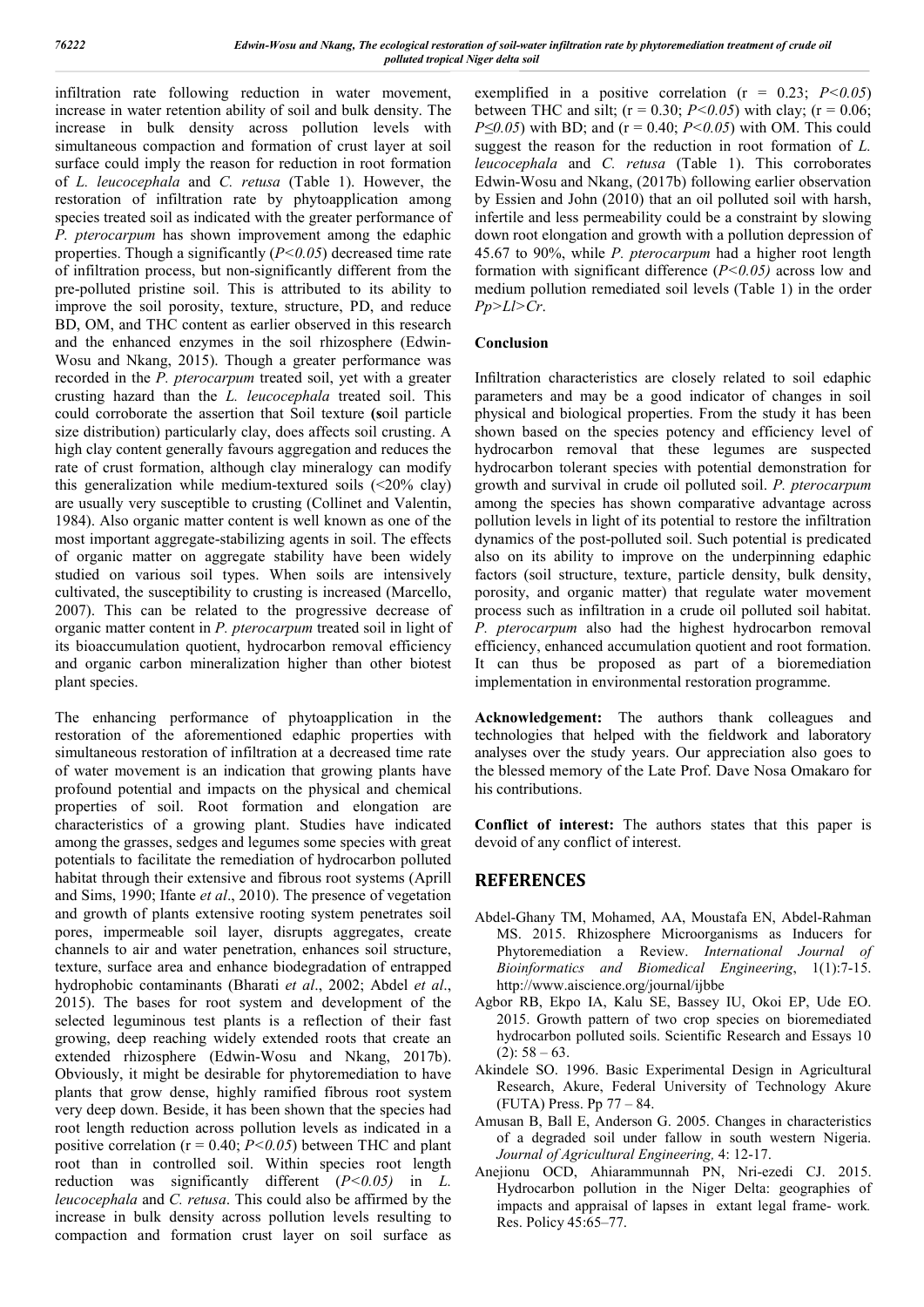- Anna KI, Ewa B, Jaroslaw L, Agnieszka K, Piotr W. 2015. Influence of Oil Contamination on Physical and Biological Properties of Forest Soil After Chainsaw Use. Water Air Soil Pollution 226: 2 - 9. DOI 10.1007/s11270-015-2649-2
- API. 2005. Recommended practice of oil field water analysis. American Petroleum Institute (API-RP-45).
- Aprill W, Sims RC. 1990. Evaluation of use of prairie grasses for stimulating polycyclic aromatic hydrocarbon treatment in soil. Chemosphere 20 (1-2):253-265.
- ASTM. 1958. Procedure for testing soils. American Soil Testing and Materials. Philadephia.
- Badmus MAO, Audu TOK, Anyata BU. 2007. Removal of lead ion from industrial waste water by activated carbon prepared from periwinkle shells. *Turkish Journal of Engineering and Environmental Science*, pp. 251 –263.
- Bharati L, Lee KH, Isenhart TM, Schultz RC. 2002. Soil-water infiltration under crops, pasture, and established riparian buffer in Midwestern USA,
- Bisong FE. 2001. Natural resource use and conservation for sustainable rural development, BAAJ Publisher, pp. 69-80.
- Black CA. 1965. Methods of soil analysis, part 1. ASA Inc. Publisher, Madison, Wisconsin, USA. Agronomy 9: 383 – 390,
- Blake GR, Hartge KH. 1986. Bulk density. In: Klute A. (Ed.) Method of Soil Analysis, part 1. Agronomy 9. ASA, Madison. WI., P. 363 – 373.
- Blaylock MJ, Elless MP, Huang JW, Dushenkov SM. 1999. Phytoremediation of lead-contaminated soil at a New Jersey brownfield site. Remediation 9(3):93 -101.
- Bouwere H. 1986. Intake rate: cylinder infiltrometer. In: Klute A. (ed.), Methods of Soil Analysis. Part 1. ASA and SSSA, Madison, WI, pp. 825–844.
- Bouyoucos GH. 1962. Hydrometer method improved for making particle size analysis of soil. Soil Science Agronomy Journal 53: 464 – 465.
- Brassington KJ, Hough RL, Paton GI, Semple KT, Risdon GC, Crossley J, Hay I, Askari K, Pollard SJT. 2007. Weathered hydrocarbon wastes: a risk management primer. Critical Review in Environmental Science and Technology*,* 37: 199 – 232.
- Brooks RR. 1998b. Phytochemistry of hyperaccumulators. In: Brooks RR (ed.) Plant that hyperaccumulate heavy metals. CAB International, New York, NY, pp. 15 – 53.
- Burken JG, Schnoor JL. 1997. Uptake and metabolism of atrazine by poplar trees. Environmental Science Technology, 31: 1399 – 1406.
- Carter P, Cole H, Burton J. 2006. Bioremediation: successes and shortfalls. Interspill Conference.
- Collinet J, Valentin C. 1984. Evaluation of factors influencing water erosion in West Africa using rainfall simulation. In: *Challenges in Africa Hydrology and Water Resources.* IAHS Publication. 144:451- 461.
- Conger RM, Portier R. 1997. Phytoremediation experimentation with the herbicide bentazon. Remediation. 7(2): 19-37.
- Duke NC. 2016. Oil spill impacts on mangrove: recommendations for operational planning and action based on a global review. MPB, 109: 700 – 715.
- Dushenkov SD, Vasudev Y, Kapulinik D, Gleba D, Fleisher D, Ting KC, Ensley B. 1997. Removal of uranium from water using terrestrial plants. *Environmental Science Technology,*  $31(12):3468 - 3474.$
- Edwin-Wosu NL, Nkang A. 2016. Evaluation of phytoremediation potential of *Peltophorum pterocarpum* (DC.) Heyne *Leucaena leucocephala* (Lam.) De Wit. and *Crotolaria retusa* Linn for waste oil contaminated soils. *Journal Applied Science Environmental Management*, 20 (3): 669-678.
- Edwin-Wosu NL, Nkang AE. 2017. Studying the Physico-edaphic and Hydraulic conductivity of Phytoremediated Spent Oil

Polluted Habitat. *International Journal of Plant and Soil Science*, 17(1): 1-13,

- Edwin-Wosu NL, Nkang AE. 2017b. The Influence of Phytoremediation Potential on Water-Habitat Relationship of Crude Oil Polluted Tropical Niger Delta Soil: Hydraulic Conductivity Assessment. *Nigerian Journal of Botany,* 30(1):61-80.
- Edwin-Wosu NL, Nkang Ani E. 2015. Evaluation of Enzyme Expression in a Macrophytic Treated Crude Oil Soil Habitat: Implication for Enhanced Phytoremediation Potential Using Transgenic Botanicals. Insight Ecology*,* 4 (1): 13-23. doi: 10.5567/ECOLOGY-IK.2015.13.23
- Edwin-Wosu NL. 2005. Phytoremediation Innovative Technology (series 1): Ashort term comparative analyses of remediation potential of macrophytic agro-forestry species in a waterhabitat relationship of a crude oil polluted terrestrial habitat. *Global Journal of Environmental Sciences*, 4(2):135 – 138.
- Edwin-Wosu NL. 2012. Phytoremediation potential of some macrophytes on crude / waste oil polluted soils in the rainforest environment [PhD Thesis]. University of Calabar, Cross River State. 263pp.
- Essien OE, John IA. 2010. Impact of Crude-Oil Spillage Pollution and Chemical Remediation on Agricultural Soil Properties and Crop Growth. *Jour. Appl. Sci. Environ. Manage.,* 14 (4) 147 - 154
- Ewetola EA. 2013. Effect of Crude Oil Pollution on some Soil Physical Properties. *Journal of Agriculture and Veterinary Science,* 6 (3):14-17
- Eze BE, Devalsam IE, Oko C. 2011. Evaluation of the Infiltration Capacity of Soils in Akpabuyo Local Government Area of Cross River, Nigeria. *Journal of Geography and Geology,*  $3(1):189-199.$
- Ezeaku PI, Egbemba BO. 2014. Yield of maize (*Manoma* spp.) affected by automobile oil waste and compost manure. *African Journal of Biotechnology*, 13(11):1250 – 1256.
- Ferrera-Cerrato R, Alarcon A, Mendonza-Lopez MR, Sangabriel W, Trejo-Aguillar D, Cruz-Sanchez S, Lopez-Ortis C, DelgadilloMartinez J. 2007. Fitorremediación deum Suelo Contaminado conCombustóleo Utilizando *Phaseoluscoccineus* y Fertilización Orgánica eInorgánica. Agrociencia 41(8):817- 826.
- Gerhardt KE, Huang X, Glick BR, Greenberg BM. 2009. Phytoremediation and rhizodegradation of organic soil contaminants: Potential and Challenges. *Plant Science,*  176(1):20-30.
- Gradwell MW. 1955. The determination of specific gravities of soil as influenced by clay-mineral composition. N.Z.J. Science Technology, 37B: 283 – 289.
- Harry OB, Nyle CB. 1962. The nature of soil properties*.* http:/www.bnl.gov./erd/preconic/fact sheet/phytoextraction. Pdf. Accessed on March 10, 2010.
- Infante C, Morales F, Ehrman EU, Hernandez-Valencia I, Leon N. 2010. Hydrocarbon bioremediation and phytoremediation in tropical soils: Venezuelan study case. In: Grazyna, P. (Edit), Trends in Bioremediation and Phytoremediation. Pp. 429 – 451.
- Ite AE, Ibok UJ, Ite MU, Petters SW. 2013. Petroleum exploration and production: past and present environmental issues in the Nigeria's Niger Delta. *American Journal of Environmental Protection*, 1: 78-90.
- Izinyon OC, Seghosime A. 2013. Assessment of Sweet Potato (*Ipomoea batatas*) For Phytoremediation of Motor Oil Contaminated Soil phytoremediation Of Motor Oil Contaminated Soil. *Nigerian Journal of Technology,* 32 (3): 371 – 378
- Jerzy T, David JW, Marek SZ. 2015. Can hydrocarbon contamination influence clay soil grain size composition? *Applied Clay Science,* 109 -110: 49-54.